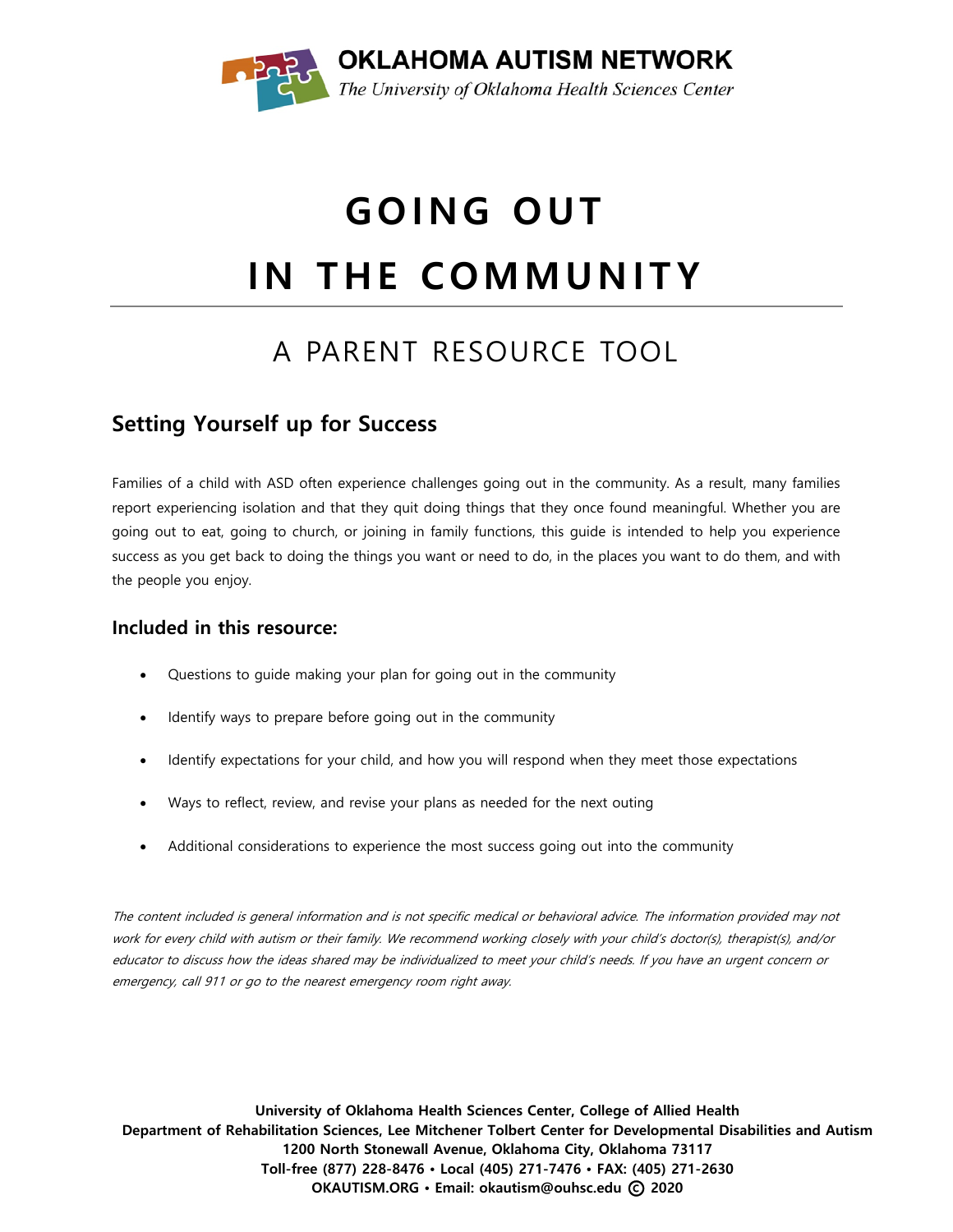# Going Out in the Community

### **ASK YOURSELF**

Here are some questions you will want to ask yourself as you create your plan. The next pages of this toolkit will take a closer look at what you can consider as you work through each of these questions for the following time frames: before your outing, during your outing, and after your outing.



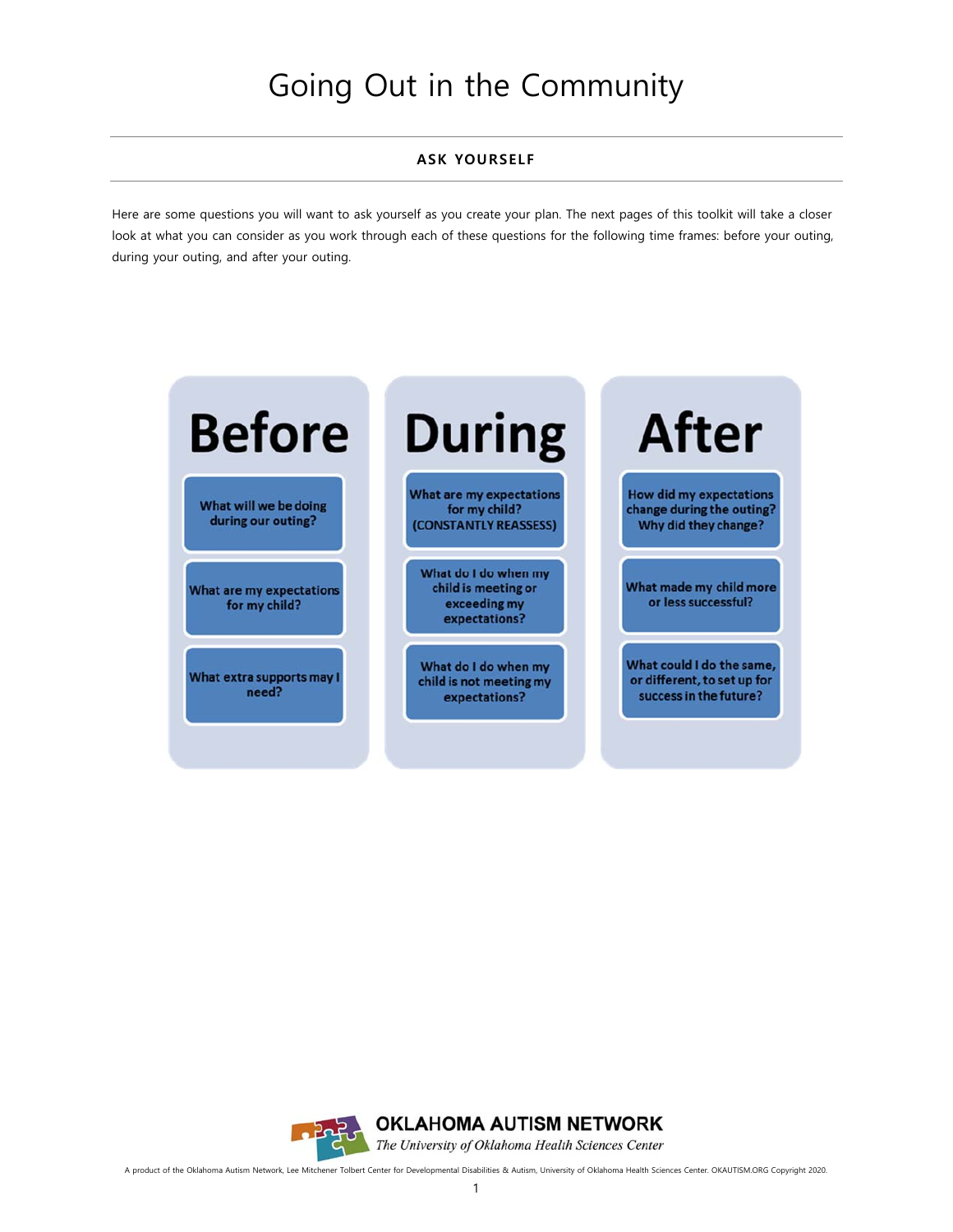#### **WHAT CAN I BE THINKING ABOUT BEFORE GOING OUT**

Start making a plan by answering the questions related to before going out. If another person will be joining you, these questions can help everyone get on the same page and have clear expectations.

#### **Questions for Before**

#### **What will we be doing during our outing?**

- Is this something we have ever done before?
- What will the environment look like?
- How busy will the environment be?

#### **What are my expectations for my child? What would I like to see my child do?**

- What skills are needed for my child do be able to do this? Does my child currently have the skills needed to meet my expectations? Are any of these skills new or more difficult for my child?
	- o Keep in mind the number of expectations you are placing on your child
	- o Provide a higher rate of reinforcement and bring items you know your child will work for/ is motivated by
	- o What are other ways I can support my child so (s)/he can be more successful? (i.e., limiting distractions, using visuals supports, setting clearer expectations)?
- Is this a skill my child has been more successful with in similar situations?
	- o How can I lessen my support and still make sure my child is successful?

#### **What extra supports may I need?**

- Is this a skill my child has been more successful with in similar situations?
	- o What level of support did my child need the last time we worked on this skill?
	- o What has/has not been effective in the past?

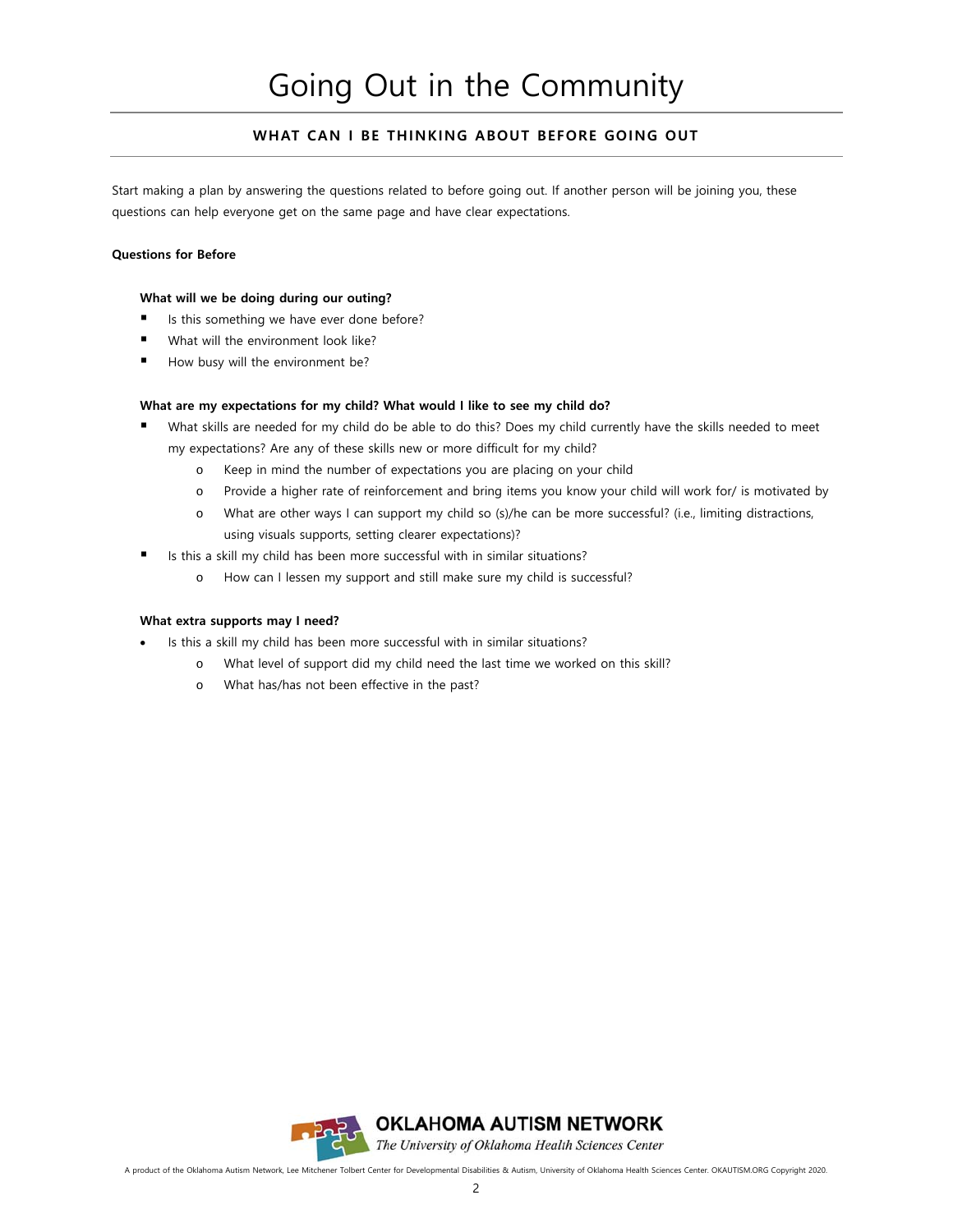#### **WHAT WILL IT LOOK LIKE DURING OUR OUTING?**

Here are some questions and tips to consider during your outing. Look at these questions before your outing will help further develop your plan.

#### **What are my expectations for my child?**

You will want to CONSTANTLY REASSESS this as you are out in the community, and as you see how your child is responding.

#### **What do I do when my child is meeting or exceeding my expectations?**

- Let your child know!!!! For example, giving specific praise, provide access to preferred items/ activities
- Consider increasing your expectations- Be careful: Don't get greedy! Pace the interaction, see how your child is responding to the increased expectation and reassess.

#### **What do I do when my child is not meeting my expectations?**

Identify any potential barriers.

- Is something interfering? If so, what is it?
- Is it possible to rearrange the environment to make my child successful?
- What types of supports can I use to help my child be successful?
- How could I alter my expectations to keep my child successful?
- What is my plan if I am unable to arrange learning opportunities?

#### **AFTER GOING OUT: REVIEW HOW IT WENT**

These questions can help guide you as you review your level of success going out in the community.

#### **Did my expectations change during the outing? How did they change? Why did they change?**

#### **What made my child more, or less successful?**

Identify supports that did or didn't work and why.

#### **What could I do the same, or different, to set up for success in the future?**

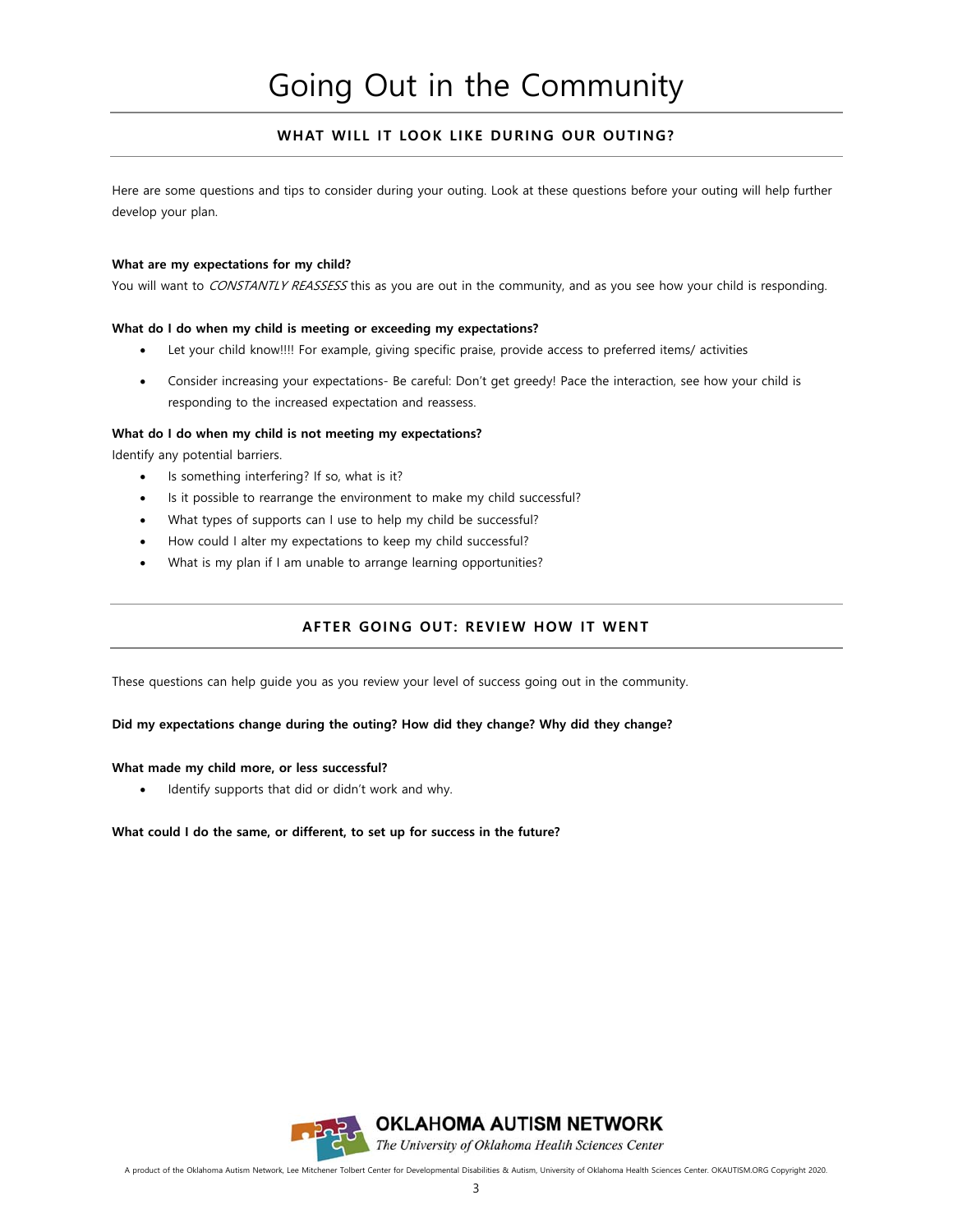# Going Out in the Community ADDITIONAL CONSIDERATIONS

### **KNOWING WHEN TO MODIFY YOUR EXPECATIONS**

You planned and prepared, but when will you know it is time to increase or decrease your expectations? The following are general questions to ask yourself before changing your expectations.

- Is my child remaining successful with the level of support I am providing?
- Is my child displaying desirable behavior a majority of the time?
- Is my child showing any signs of distress or escalation that are cause for concern?
- If necessary, can I arrange the environment to increase my expectations and still provide the necessary supports?

#### **OTHER WAYS TO PLAN & PREPARE**

Take time to plan and prepare. Here are some additional considerations to help further develop your plan before your outing.

#### **Know where you are going.**

- If you are unfamiliar with the place you are going, get online or call ahead to find out information that may help you plan your outing.
- Find out times of day that are slower so you can plan your visit when the place you are going is less crowded.
- Arriving when a place first opens may be a way to avoid larger crowds and wait times

**Consider the time of day for your outing.** If certain times of day are better for your child try to schedule outings during those times if possible.

#### **Take preferred items with you.**

- Take your child's desired snacks
- Take one or two highly preferred toys or other items that your child can have only when you are out. Be mindful that highly preferred items can change over time, so you may have to occasionally change items to make sure they are still interesting to your child.

#### **When possible, make time to practice the skill(s) you will be targeting.**

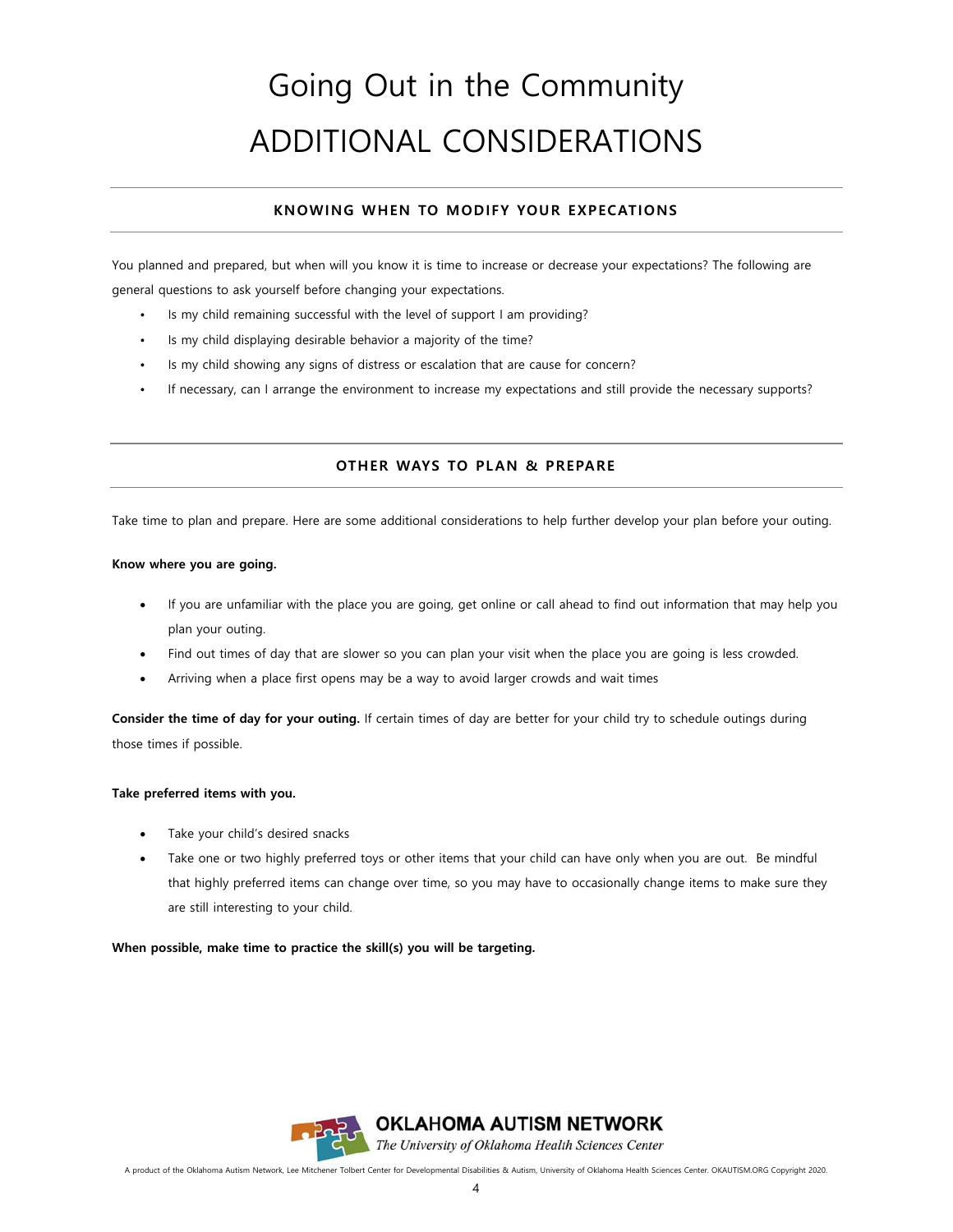#### **LINKS & RESOURCES FOR PREPARING**

#### **Use visual supports or social stories to both prepare your child for the outing and to help your child know what to expect while you are out. Resources for visual supports include:**

- o First/Then Visual Schedule available on iTunes for \$9.99
- o Autism Speaks Visual Supports Toolkit
	- http://www.autismspeaks.org/science/resources-programs/autism-treatment-network/tools-youcan-use/visual-supports
- o Kohl's Autism Awareness Community Hub provides tips, resources, and visual support examples for going out to various community locations
	- Real Life Tips for Kids with Autism: Errands and Outings https://www.childrensspecialized.org/programs-and-services/outpatient-programs/autism-program/real-life-tips-forkids-with-autism
	- https://www.youtube.com/watch?v=MMs70nz\_foM&feature=youtu.be
- o Do2Learn offers resources for visual supports, including printable icons and schedules
	- http://www.do2learn.com/picturecards/overview.htm
- o She Knows Blog Taking your Child with Autism to a Restaurant
	- http://www.sheknows.com/parenting/articles/804475/taking-your-autistic-child-to-a-restauranttips-on-dining-out-for-families-living-with-autism

## EXPERIENCE MORE SUCCESS

#### **TEACHING NEW SKILLS TO MAKE OUTINGS MORE SUCCESSFUL**

Each child will likely need to learn new skills to allow for a successful experience. Some outings, like going in to a fast food restaurant to get take out, may not be as difficult and require as much preplanning. However, you may have visions of other family outings that will require more intentional teaching for your child to develop the skills to be successful. For example, going out to eat at a sit down restaurant will require practice and experience for your child to learn to sit quietly, wait for food, and stay seated while other family members finish eating once he is done.

If you have a goal for something your family would like to be able to do, that is currently not attainable for your child, make a plan to take small steps toward the end goal. Break down the outing into smaller steps and teach each step to your child one at a time, building on success until the goal is achieved. An example is provided on the next page breaking down the goal of eating at a sit down restaurant.



A product of the Oklahoma Autism Network, Lee Mitchener Tolbert Center for Developmental Disabilities & Autism, University of Oklahoma Health Sciences Center. OKAUTISM.ORG Copyright 2020.